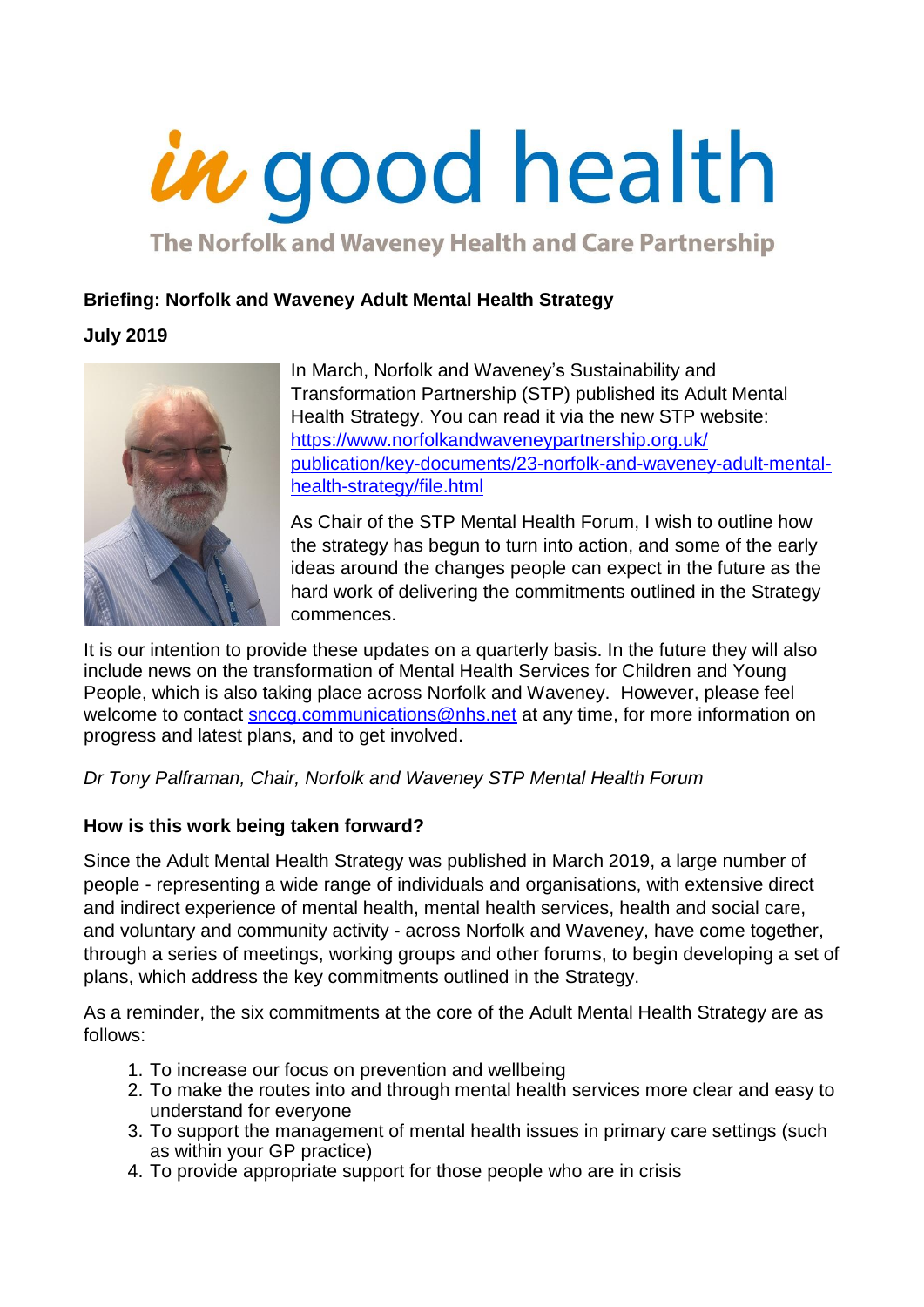- 5. To ensure effective in-patient care for those that need it most (that being beds in hospitals are other care facilities)
- 6. To ensure the whole system is focused on working in an integrated way to care for patients

Each commitment has its own working group, which is responsible for a different aspect of the wider change the Strategy is committed to deliver. As part of the development of the Adult Mental Health Strategy, we also convened a Co-production Advisory and Assurance Group, which is responsible for ensuring the ideas and plans developed to deliver the change outlined in the Strategy across Norfolk and Waveney are fully and effectively coproduced, by people who can bring their direct experience of mental health, or mental health services and support to the work.

The Co-production Advisory and Assurance Group is formed of representatives of people and carers with a lived experience of accessing mental health services locally, clinicians and mental health practitioners, the voluntary and community sector, carer support organisations, and health and social care commissioners. The Group's role is to influence, design and coproduce the ways that each workstream will engage with the people and stakeholders it needs to reach, as well as share decision-making towards the overall direction of the Adult Mental Health Strategy.

The sixth commitment (to ensure the whole system is focused on working in an integrated way to care for patients) is served by the STP Mental Health Forum, which is responsible for ensuring the overall program of work is delivered in a joined-up way, for patients.

This group also supports health and social leadership with responsibility for allocating funding, to work effectively and make informed, integrated decisions, and be assured that plans are coherent with national and regional priorities.

The initial focus, ambition and progress of the working groups which lead on delivering the five remaining commitments are outlined below.

## **Prevention and wellbeing**:

The Prevention and Wellbeing working group is ensuring that as a community, we are doing everything we can to ensure Norfolk and Waveney is a healthy place to live. It is also about ensuring that whoever we are, whatever our background, our age, or our role in the world, we have the best possible opportunity for wellbeing and resilient mental health.

In spring 2019, the Norfolk Joint Health & Wellbeing Board committed to sign up to the Public Health England initiative Prevention Concordat for Better Mental Health. This means that the Health & Wellbeing Board and STP partners are committed to working together to prevent mental health conditions and promote good mental health through local and national action.

To meet the scale and ambition of this commitment, the working group is taking time to ensure their plans and focuses are right. This includes close collaboration with the wide range of organisations and agencies that work across Public Health and prevention, and full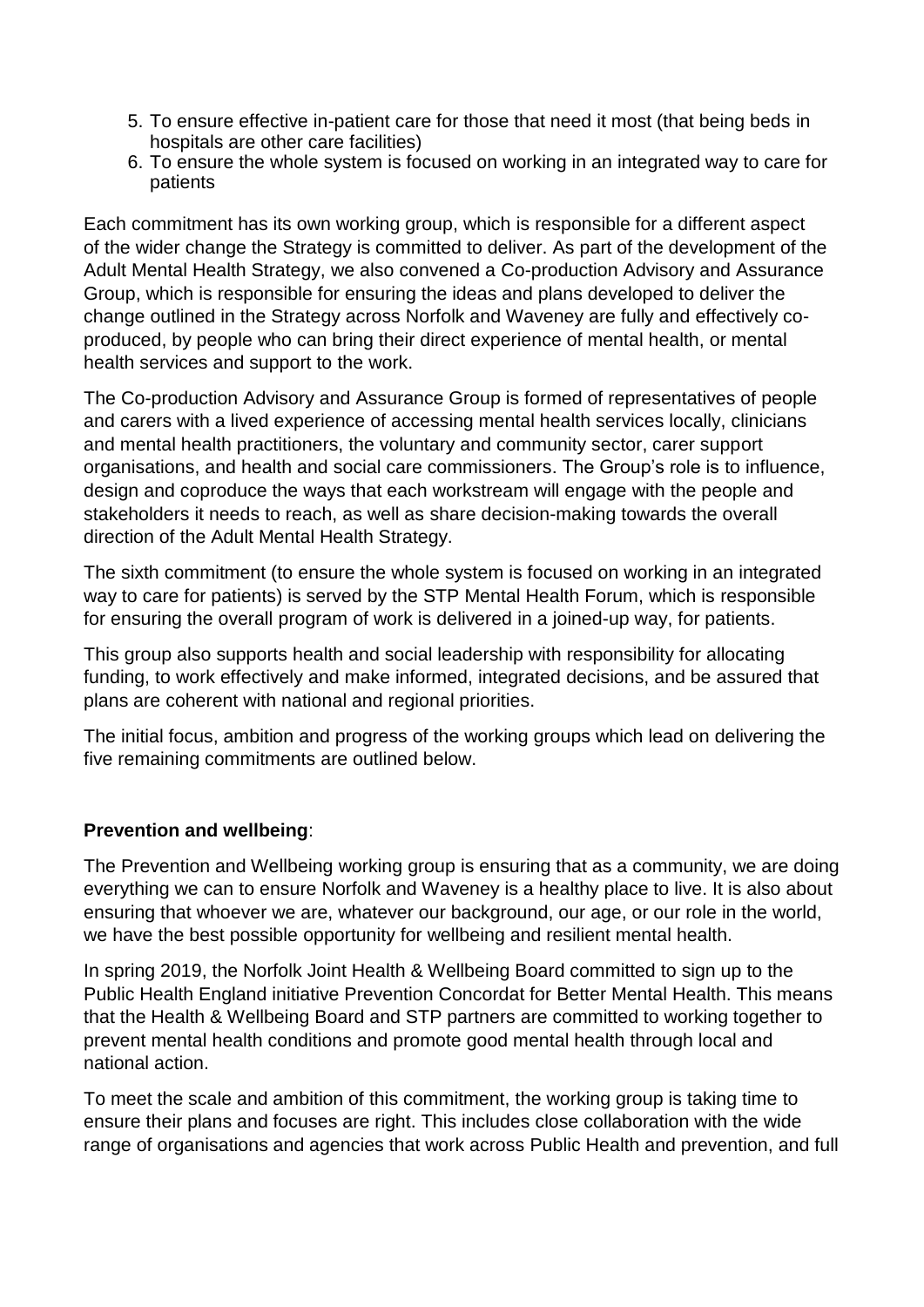analysis of data that will help to inform priorities, and the groups of people most likely to benefit from targeted support.

Early priorities from the working group include an ambition to work with employers and other agencies to develop mental wellbeing in workplaces and communities; the design and delivery of a public awareness campaigns that challenge mental health stigma and discrimination across Norfolk and Waveney; work to improve community resilience; and ongoing work to support people at risk of suicide and wider suicide prevention awarenessraising and training activity. These priorities will be refined and distilled further over the next few weeks to develop a set of firm plans to support delivery.

## **Supporting management of mental health in Primary Care settings**:

The group delivering our ambition that more people have access to effective support for their mental health in Primary Care settings and the communities in which they live is making good progress developing, and moving towards testing a new approach to delivering mental health support - in partnership with emerging 'Primary Care Networks', which are the new clusters of GPs, health and social care professionals and colleagues in the voluntary sector.

The working group's ambition is that a team of multi-disciplinary team of professionals, with wide experience and expertise, is available and accessible at a local level - in or close to GP practices that represent the NHS front door for the vast majority of our population - to ensure people that need mental health help and support, can access it quickly.

People with a mental health needs accessing support from the NHS for the first time or for a common mental health condition will experience improved support, closer to home, more quickly, and before their condition becomes more challenging to live with. As this ambition is delivered, specialist mental health services will have more time and capacity to support those with very specific or specialist mental health support needs.

Current plans are to test a number of these new approaches, on a small scale, during late 2019, with the aim of learning from these test sites and to work towards system-wide approach to delivery during 2020.

## **Appropriate support for people who are in crisis**:

A number of plans and ideas are being developing by the Crisis working group to recognise the pressing need for more effective, integrated response to people experiencing crisis related to mental health needs.

These include an ambition to grow and improve crisis services and support in the community, to develop new crisis housing provision, and to utilise technology and tools that can work with improved access to health information, to understand what drives crisis, how crisis can be predicted more effectively, and to how the NHS, social care and the wider community could respond to people in crisis more rapidly, or to avoid 'crisis' situations escalating altogether.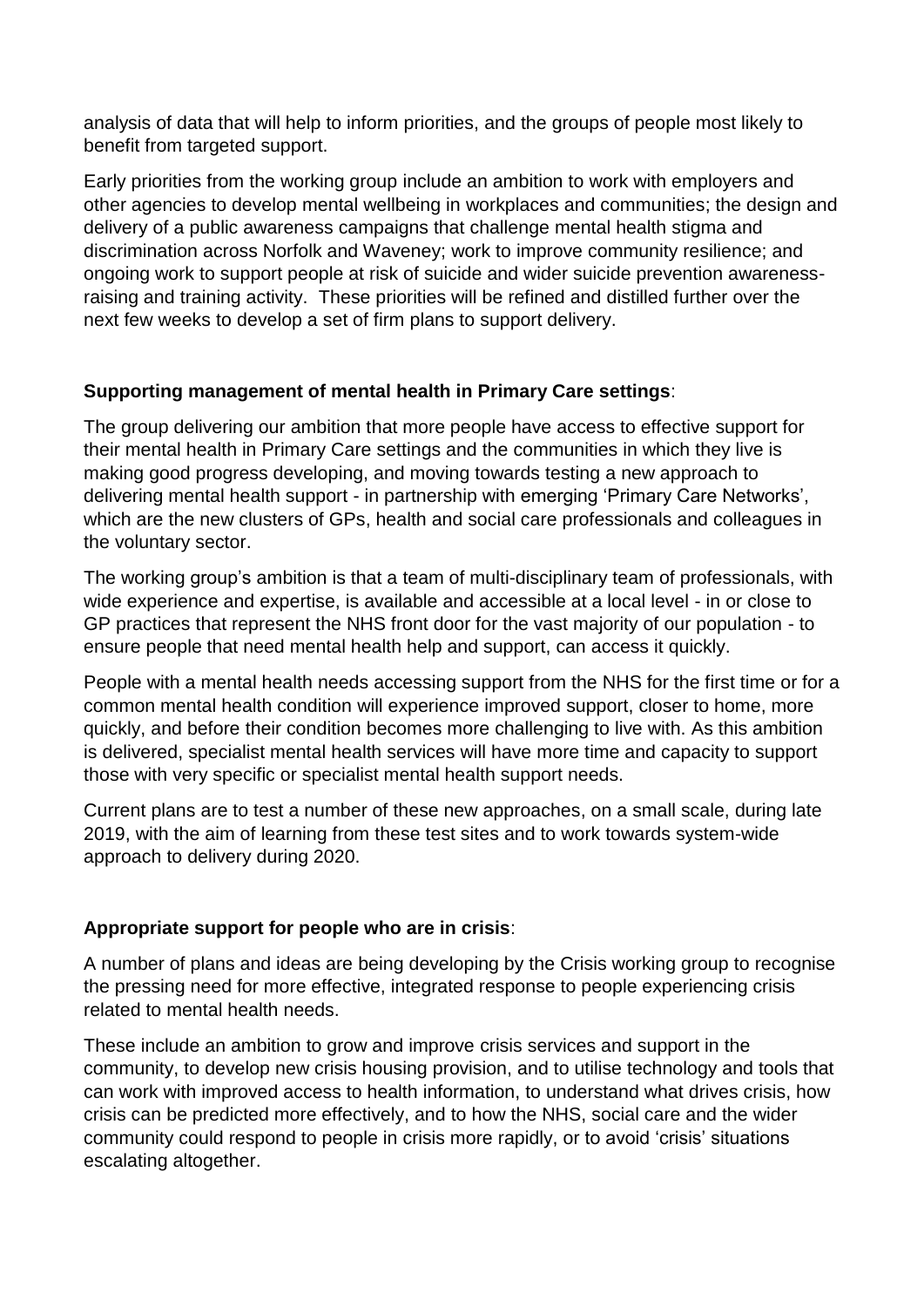The working group leading the Crisis commitment work is keen to engage with more people who can help inform the long-term ambition and vision for their work and the change we need to see locally. Further events and workshops are planned to support this activity and more information will be available shortly.

### **Making the routes into and through mental health services clearer and easier to understand for everyone**:

This working group is determined to deliver three key objectives, for the whole population of Norfolk and Waveney:-

- improved access to information about mental health services and support
- improved experience navigating mental health service and support
- development of tools and resources delivered through a variety of digital and nondigital channels - that support people in Norfolk and Waveney to access and utilise self-directed mental health support, and where this would be located

The working group is currently engaging a number of organisations with expertise that could support delivering of these objectives, including the University of East Anglia, who have significant expertise developing technology to support the student population. The working group is also engaging others with expertise around information, technology and communications.

Although the use of internet-enabled devices, including smart phones will be a significant part of delivering their ambition, the working group understand a need to extend solutions beyond digital platforms, to ensure the whole population of Norfolk and Waveney can access the improved opportunities for service information and navigation. More information on plans and priorities linked to this work will be shared with the next update.

## **Effective in-patient care for those that need it most:**

The Inpatient Care working group has a clear aim of improving the experience of people with the most acute mental health needs within Norfolk and Waveney's inpatient services.

At this time the group is particularly focused on strengthening current acute pathways, working with wider partners, (including housing, crisis resolution and home treatment services), to support a reduction in the number of people needing acute care, and to support effective and timely discharge of those who do.

## **Other News**

A key tenant of the Adult Mental Health Strategy is our commitment to addressing people's needs through an integrated and holistic approach. The STP, in conjunction with Norfolk and Suffolk Foundation Trust, Public Health Norfolk, and Primary Care partners, recently launched targeted physical health checks for people living with severe mental illness. This